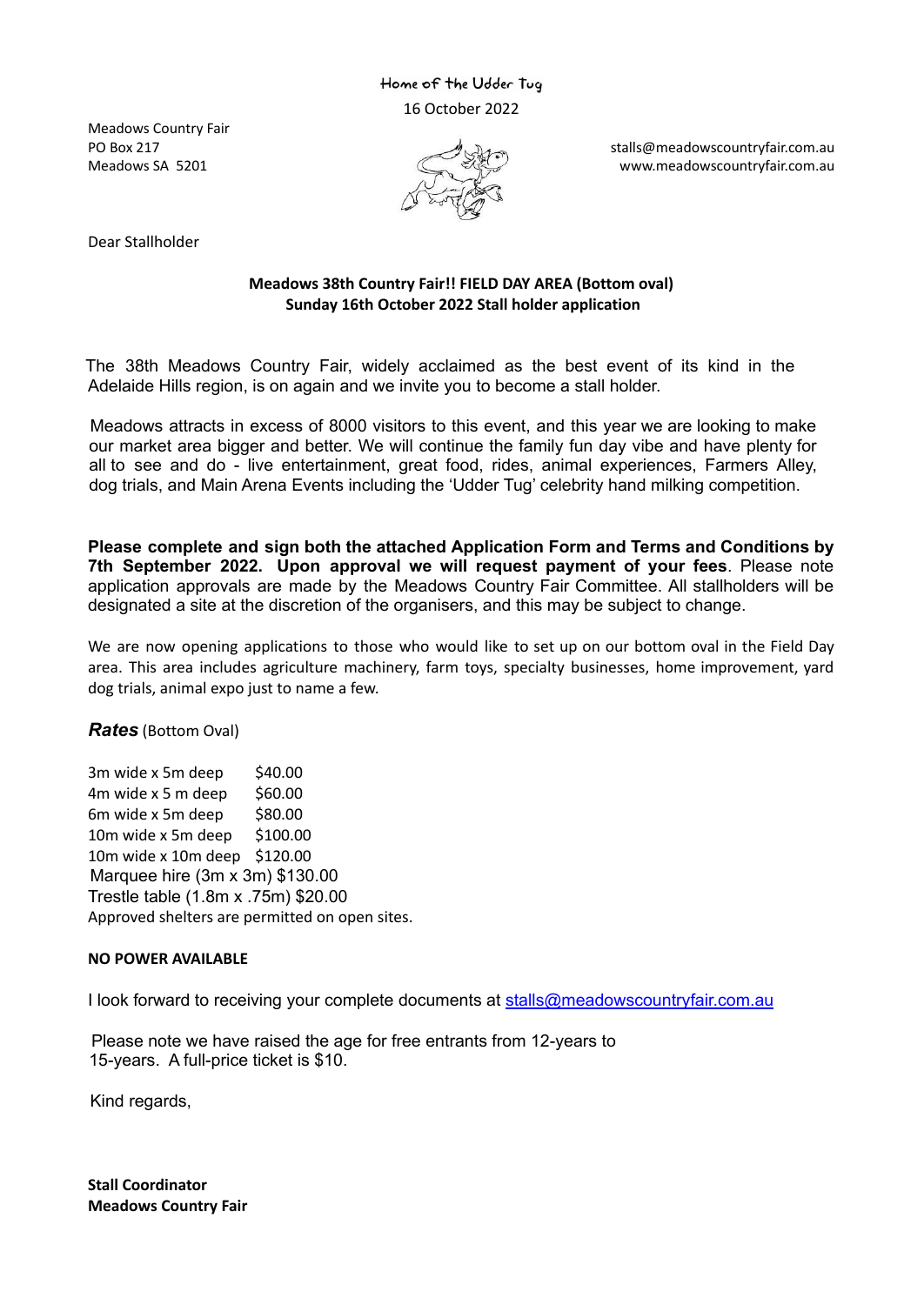## *TERMS & CONDITIONS*

It is mandatory that you abide by these terms and conditions to ensure the smooth running of the Meadows Country Fair and the safety of all stallholders and visitors. By signing and submitting your application form you are agreeing to the terms and conditions set out by the Meadows Country Fair Committee.

### *1. Public & Products Liability Insurance*

A valid Certificate of Currency for your business public and product liability insurance (\$20 million minimum) must be attached and returned with this application form. This covers any occurrence attributable to your activities or the activities of any person for whom you are directly responsible at Meadows Country Fair on Sunday 16 October 2022.

All items to be sold and displayed must be safe to use, try, or purchase. All stalls hold the Meadows Country Fair and its associated entities and persons innocent from any liability, risk, harm, or damage which comes from, or is associated with, anything the stall sells, distributes, has on display, or actively promotes. Please refer to the ACCC product safety guide at https://www.accc.gov.au/business/treating-customers-fairly/product-safety

### *2. Payment*

Once your application is accepted you will be sent an acceptance letter with payment details. All stallholder fees must be paid in full no later than 7 days from acceptance. You will not participate in the fair unless full payment has been made.

**A refund of any site fees after 1st October 2022 will be at the discretion of the Meadows Country Fair Committee. No refunds will be issued if cancellation occurs within 10 days of the event. If the event date is postponed due to COVID then fees will be kept, and the event will be rescheduled. If the event is completely cancelled, then fees will be refunded.**

### *3. Move in / move out times*

Set up time is from 6.30-8.30am on Sunday 16 October 2022. ALL Vehicles must be removed from the oval by **8.15am** unless otherwise approved by the Meadows Country Fair Committee. Sites are NOT to be dismantled before close of business at 4pm.

#### **NO VEHICLES ARE PERMITTED TO MOVE AROUND THE OVAL GROUNDS OR ON THE OVAL UNTIL AFTER 4.30PM**

**VEHICLES MUST HAVE A SPOTTER WALKING IN FRONT AND MUST MOVE AT A SPEED OF 10km per hour.** More details will be provided with your site details by email in early **October** 

#### *4. Allocated Sites*

All marquees, umbrellas etc. must be in good repair and secured to prevent danger to others. Marquees may be secured with pegs. If weights are used, they must weigh a minimum of 15kg per leg and be safely secured to the marquee.

All goods, shelters, racks, trestles and signs must be kept within your stall boundary and all goods and boxes must be placed under tables so not to cause a trip hazard. Waste disposal is the responsibility of the stall holder. Please ensure you take all your rubbish with you when you pack down your site.

**All items you wish to sell are to be listed on your application form. Failure to do this will result in the committee asking you to pack unlisted items away.**

The sale of raffle tickets is not permitted unless prior consent from the Meadows Country Fair Committee.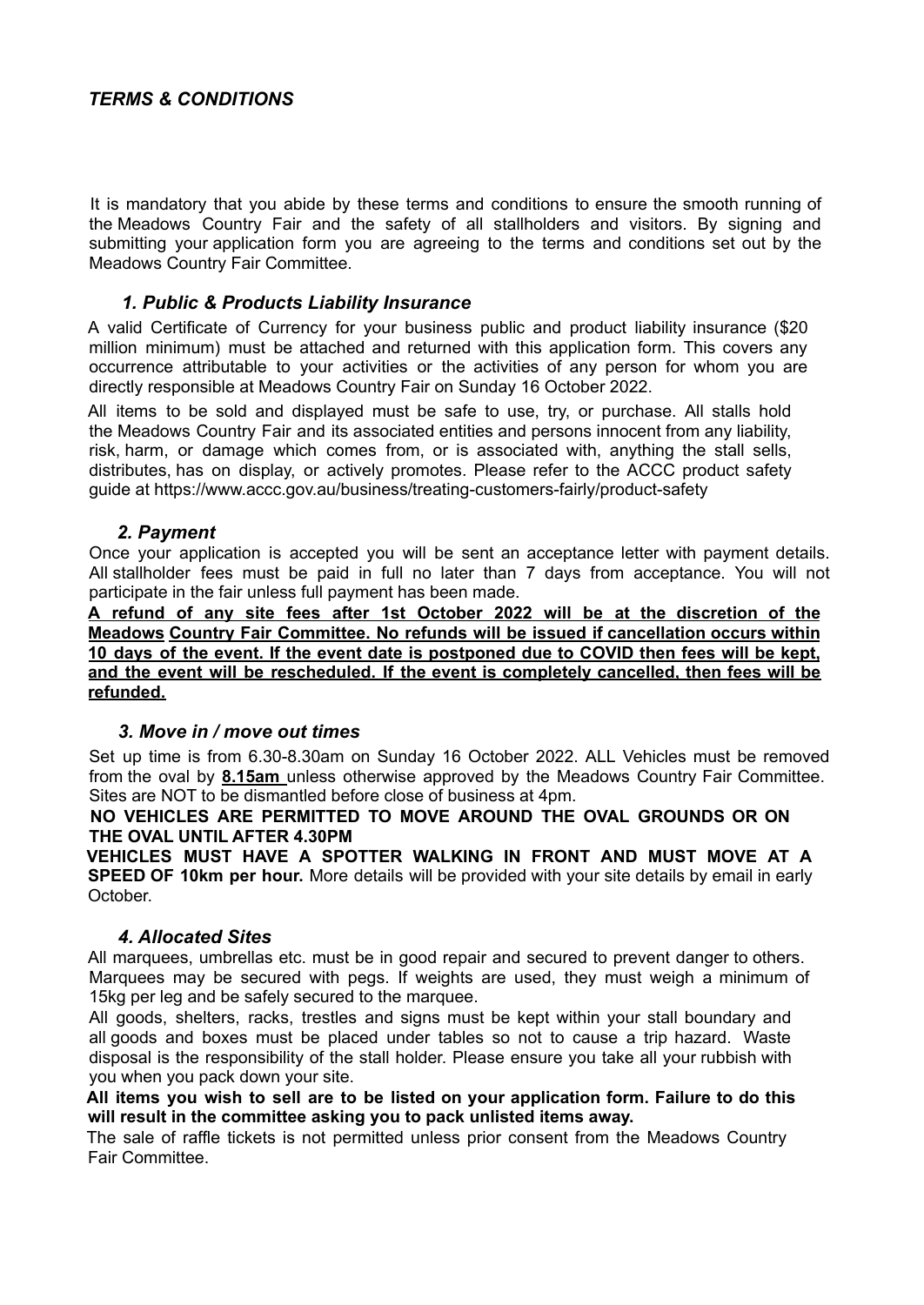### *5. Exhibitor passes*

#### Meadows Country Fair 2021 Page 2 of 6

Two complimentary Exhibitor Passes will be issued with all fully paid applications paid in full by 17 September 2022. Stallholders who pay after 17 September 2022 will be required to pay the entry fee of \$10 per person at the gate on the day of the Fair.

Passes will not be reissued and failure to produce your pass on the day will result in the payment of the \$10 fee per person.

### **6.** *Approval Process*

#### **Refusal of site**

Please note submission of an application form does not guarantee inclusion in the Meadows Country Fair. We reserve the right to refuse a site without disclosure if it is deemed that your stall site or business is unsafe or does not fit with our ethos, objectives or goals.

### *I have read and agree to the terms and conditions set out above*

**Name**................................................................................................................................ .

**Signed**.............................................................................................................................. **Date**..........................................................

# **FIELD DAY (BOTTOM OVAL) STALL Application Form**

**Meadows Sport and Recreation Ground, Sunday 16 October 2022**

## *Contact Details*

Name

Business name (if applicable)

Postal Address

State Postcode

Phone (B/H) (Mob)

Email

Business Facebook page

………………………………………………………………………………………………………………

# *Your stall*

Detailed description of ALL items for sale or display